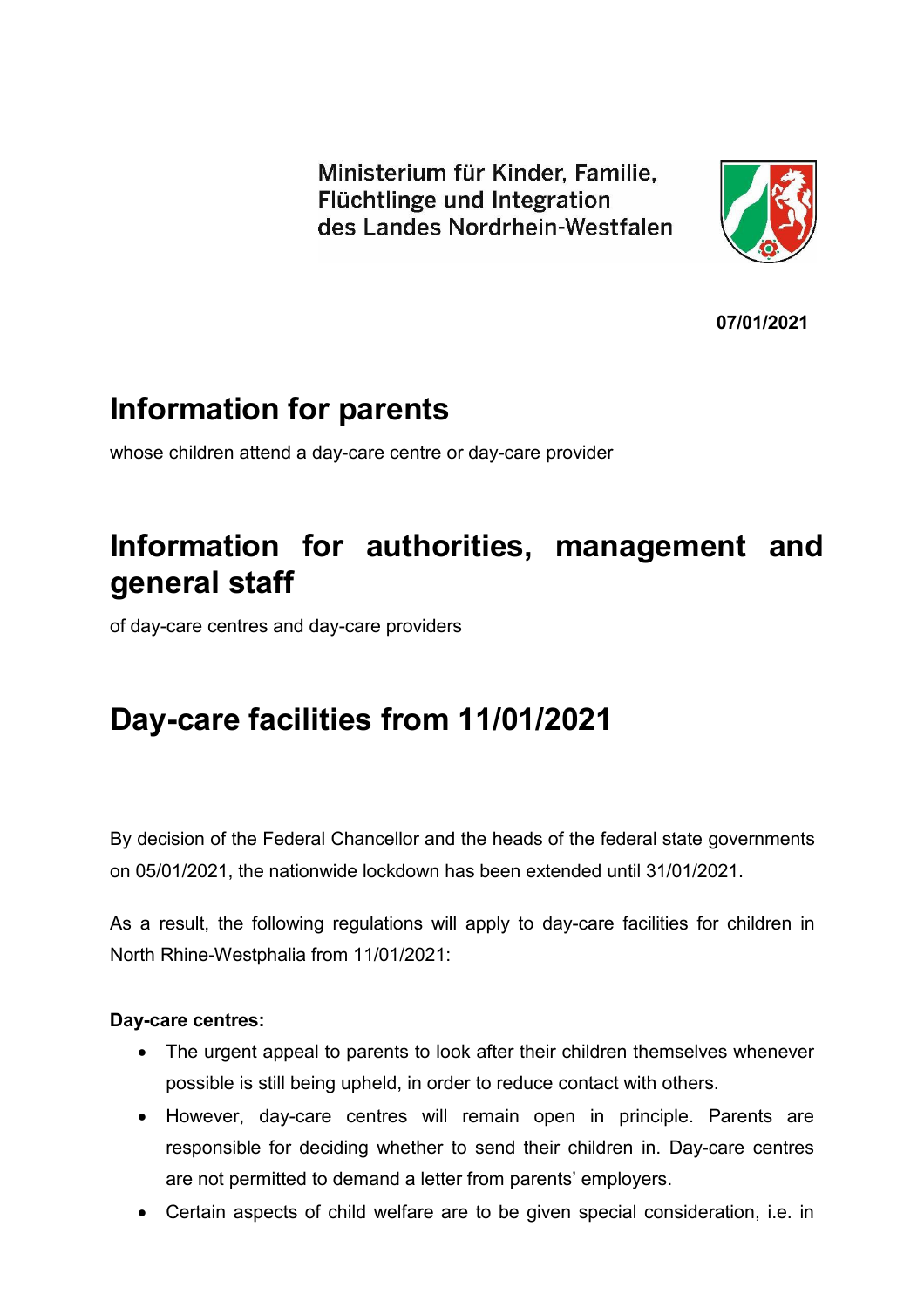concrete terms, if day-care services consider the provision of child care to be indispensable from their professional point of view, they should individually talk to and invite families to send in the child.

- Children who are looked after for child protection reasons as well as children who have to be looked after due to special hardship should attend day-care. In these cases, the extent of care provided is to be determined by the Youth Welfare Officer or a person appointed by them in consultation with the management of the day-care centre.
- The requirements of the Corona Care Ordinance (*Coronabetreuungsverordnung*) apply, i.e. a minimum distance of 1.5 metres must be maintained between adults. If the minimum distance cannot be maintained, adults must wear a mouth-nose covering. Appropriate hygiene precautions shall be taken and traceability shall be ensured.
- Groups should be separated state-wide, i.e. in permanently assigned rooms, with a fixed composition (always the same children) and, as a rule, fixed staff members. The different groups should have no direct contact with each other. This applies to the entire pedagogical daily routine, when picking up or dropping off, during off-peak hours, when using rooms, during nap and meal times. The maximum size of the individual groups corresponds to the respective maximum group sizes according to the annex of  $\S$  33 KiBiz (German Child Education Act). As a rule, siblings should be cared for in one group. (Partially) open concepts may not be implemented.
- In order to be able to implement group separation, the level of care in day-care centres is limited to 10 hours per week for each child state-wide. As long as the respective staff resources permit and as long as the day-care centre will not be overburdened, higher care volumes are also possible. The centre or the authority decides on the respective arrangement.
- The personnel standards set down by the KiBiz in connection with the Personnel Ordinance apply.

#### **Day-care providers:**

- Parents are urgently recommended to look after their children themselves whenever possible, in order to reduce contact with others.
- The requirements of the Corona Care Ordinance apply, i.e. a minimum distance of 1.5 metres must be maintained between adults. If the minimum